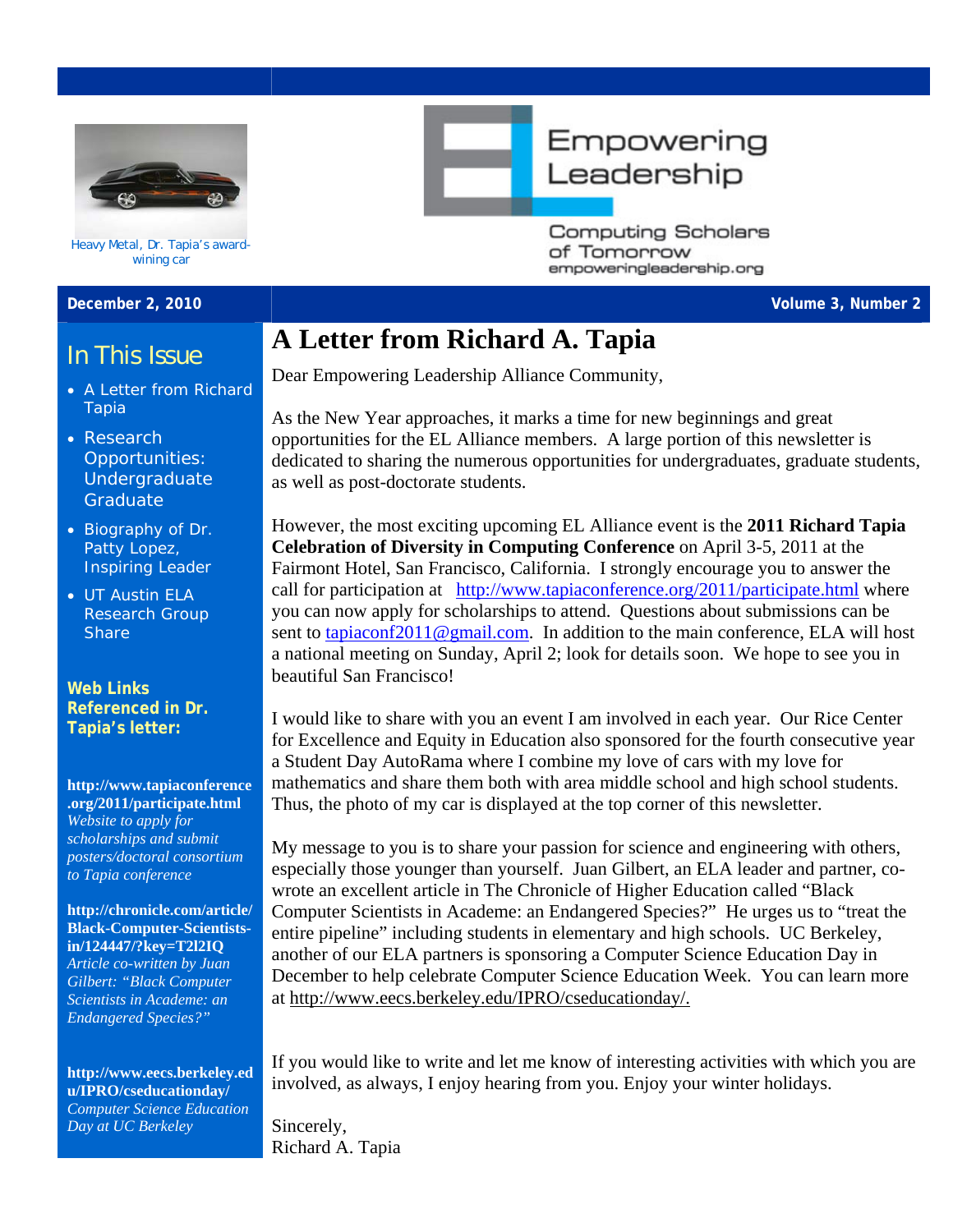# **So Many REU Opportunities…Plan Your Summer Now!**



**Opportunities COPPORTUNISED COPPORTUNITIES COPPORTUNITIES COPPORTUNITIES COPPORTUNITIES** programs. Participating in a REU program is a way to not only obtain research experience, but travel to a different part of the country, meet interesting people, and get paid as well!

### \*A good starting point is at the **National Science Foundation Computing and Information Science and Engineering Research Experiences for Undergraduates (REU)**

[http://www.nsf.gov/crssprgm/reu/list\\_result.cfm?unitid=5049](http://www.nsf.gov/crssprgm/reu/list_result.cfm?unitid=5049)

### \*\*Another great resource is the **Institute for Broadening Participation: Pathways to Science**

For Undergraduates: Paid Summer 2011 Undergrad Research Placements: Over 400 programs - REU and Other Summer Research Opportunities for Undergrads <http://www.pathwaystoscience.org/Summerresearch.asp>

If you have any questions, contact Susie Valaitis 207-563-5929 phone, [svalaitis@ibparticipation.org](mailto:svalaitis@ibparticipation.org)

\*\*\* Check out the **CRA-W/CDC Distributed Research Experiences for Undergraduates (DREU) Program** is sponsoring a summer 2011 paid research internships for underrepresented students.

The objective of the DREU is to increase the number of women and students from underrepresented groups entering graduate studies in the fields of computer science and engineering. Funding for the student consists of \$6000 for the summer (10 weeks), plus relocation travel assistance when appropriate. The application deadline is February 15, 2011. Find out more and apply at <http://parasol.tamu.edu/dreu/> or contact the DREU Co-Directors at dreu@cse.tamu.edu if you have any questions.

\*\*\*\* Don't miss out on these opportunities at **Caltech!** 

i) **The MURF Undergraduate Research Fellowships program** aims to increase the participation of underrepresented students in science and engineering Ph.D. or M.D./Ph.D. programs and to make Caltech's programs more visible to students not traditionally exposed to Caltech.

Eligibility: Students must be current sophomores through non-graduating seniors and must be U.S. citizens or U.S. permanent residents. A minimum GPA of 3.0 is required.

Support: MURF students will receive a \$6000 award for the ten-week program. Additional housing and travel support may be provided.

# **Other Web Links to**

### **[http://www.pathwaystoscie](http://www.pathwaystoscience.org/Grad.asp) [nce.org/Grad.asp](http://www.pathwaystoscience.org/Grad.asp)**

*For Financial Support in Graduate Schools: Bridges, GK-12, IGERT and NSF Grad Research Fellowship programs provide generous stipend and tuition support for students through the National Science Foundation* 

**[http://www.pathwaystoscie](http://www.pathwaystoscience.org/Postdocs_portal.asp) [nce.org/Postdocs\\_portal.asp](http://www.pathwaystoscience.org/Postdocs_portal.asp)** *For post-doc opportunities* 

**<http://intern.nasa.gov/>** *For NASA-supported internships, fellowships and scholarships*

## **Contact Us**

http://www.empowerin gleadership.org afisher@rice.edu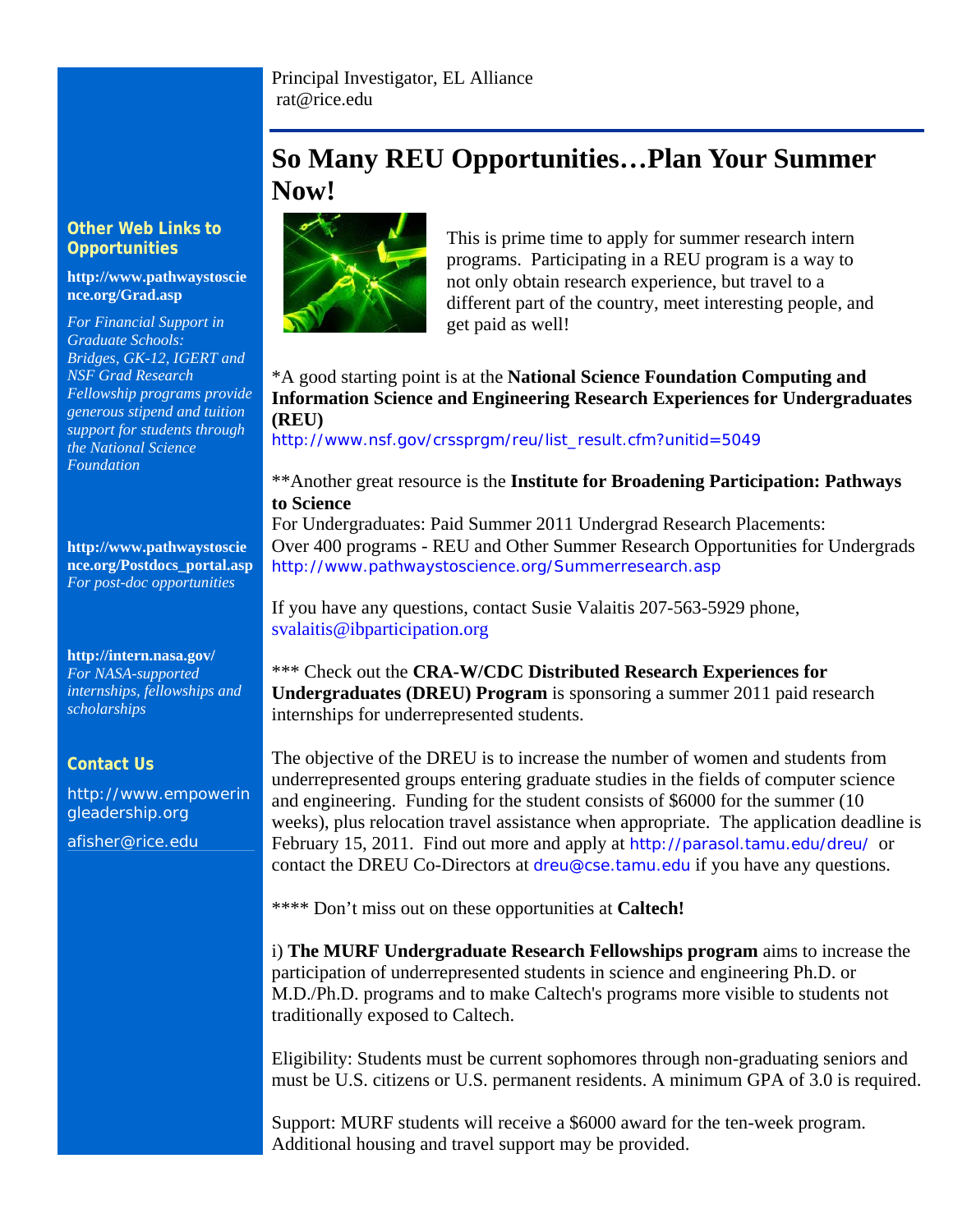Application: Online applications are due January 12, 2011. For more information, please visit [www.murf.caltech.edu](http://www.murf.caltech.edu/)

ii) **Caltech's Amgen Scholars Program** is geared towards students in biology, chemistry, and biotechnology fields.

Eligibility: Students must be current sophomores through non-graduating seniors, must be attending a four-year university, and must be U.S. citizens or U.S. permanent residents. A minimum GPA of 3.2 is required.

Support: Amgen Scholars will receive a \$5500 award, round-trip air transportation, a generous housing allowance, and a food allowance.

Application: Online applications are due February 15, 2011. For more information, please visit [www.amgenscholars.caltech.edu](http://www.amgenscholars.caltech.edu/) or questions about both of these programs can be directed to Carol Casey at [casey@caltech.edu](mailto:casey@caltech.edu) or (626) 395-2887.

\*\*\*\*\*For those of you in graduate school or interested in applying, here are a couple announcements…

**The 2011 CRA-W Grad Cohort Workshop** will be held on April 1-2, 2010 in Boston, MA.

CRA-W is announcing the formation of the 2011 Grad Cohort for Women. Cohort activities will kick off with a workshop April 1-2, 2011 in Boston, MA. This workshop is the cornerstone of CRA-W's Grad Cohort Program to increase the ranks of senior women in computing by building and mentoring nationwide communities of women during their graduate studies. Travel expenses, meals and lodging will be provided for students chosen to participate in this program.

Eligibility: Women students in their first, second or third year of graduate school in computer science and computer engineering or a closely related field

Application Deadline: January 15, 2011. For more information and to apply for the Grad Cohort program, go to <http://www.cra-w.org/gradcohort>

**Georgetown University Computer Science Department** is hosting an Open House event on December 10th.

The event will provide prospective graduate students information on faculty and their areas of research and expertise, graduate programs--their requirements and the application process, and job opportunities for graduates of the programs. For more information and to RSVP, contact Rahama Wright at [rsw34@georgetown.edu](mailto:rsw34@georgetown.edu), phone number: 202-687-1793 or Professor Maloof at [maloof@cs.georgetown.edu](mailto:maloof@cs.georgetown.edu).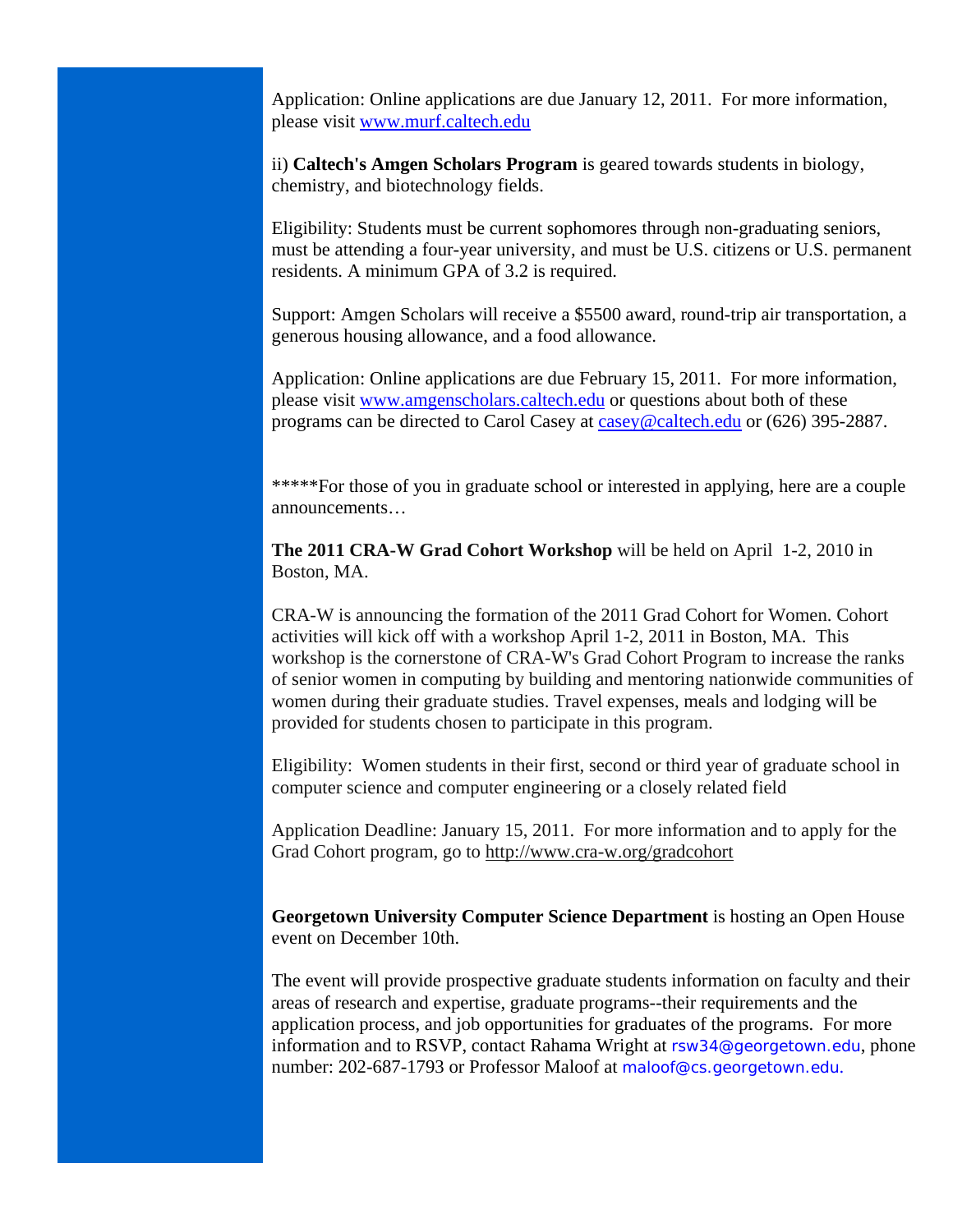## **Inspiring Leader – Dr. Patty Lopez**



**Biography:**  *Component Design Engineer, Intel*

Patty Lopez spent 19 years as an Imaging Scientist for Hewlett Packard, creating and transferring technology in imaging and color algorithms into scanner, camera, and all-in-one products. She has released over fifty imaging products for HP and holds seven imaging patents, and served on the organizing committee for the HP Imaging and Color Symposium for several years.

Patty joined Intel in Fort Collins, Colorado in August 2008 and now works on microprocessor logic validation for manufacturability. Patty graduated with high honors from New Mexico State University with a B.S. in Computer Science and earned her M.S. and Ph.D. in Computer Science at while working at NMSU's Computing Research Laboratory, a state funded center of technical excellence.

In 2001, Patty received the HP Technical Leadership Award for her imaging work. She served as the HP Campus Recruiting Manager for NMSU for ten years, building relationships with academia and K-12 schools to obtain grants for equipment and outreach. In 2003, Patty was named a Distinguished Alumna for the NMSU College of Arts and Sciences, Sciences Division. She chairs the Governance Committee of the NMSU Foundation, has established the Ross & Lydia Lopez Minority Scholarship, and serves an advisory board member for several departments and programs at NMSU. She joined the Computing Alliance of Hispanic Serving Institutions (CAHSI) Board and the CRA-W Board in 2010, and represents Intel on the Anita Borg Institute Advisory Board and the Grace Hopper Celebration of Women in Computing Industrial Advisory Board.

She has served as co-chair for the GHC Birds of a Feather Committee in 2009, cochair of the GHC Technical Poster Session Committee in 2010, and will serve as the co-chair of the GHC Panels and Workshops Committee for 2011. She is a founding member and co-chair of Latinas in Computing, a grassroots organization whose mission to promote and develop Latinas in technology, and received the HENAAC/Great Minds in STEM Community Service Award in 2010. Patty is the current VP of the Women at Intel group in Fort Collins, is a MentorNet mentor, and is a member of the NCWIT Workforce Alliance. Her current passion is computer science education, building the STEM pipeline for K-16, and creating an inclusive organizational culture in the workplace. Patty was profiled on Ada Lovelace Day at [http://anitaborg.org/news/archive/ada-lovelace-daypatty-lopez-component-design](http://anitaborg.org/news/archive/ada-lovelace-daypatty-lopez-component-design-engineer-intel/)[engineer-intel/.](http://anitaborg.org/news/archive/ada-lovelace-daypatty-lopez-component-design-engineer-intel/)